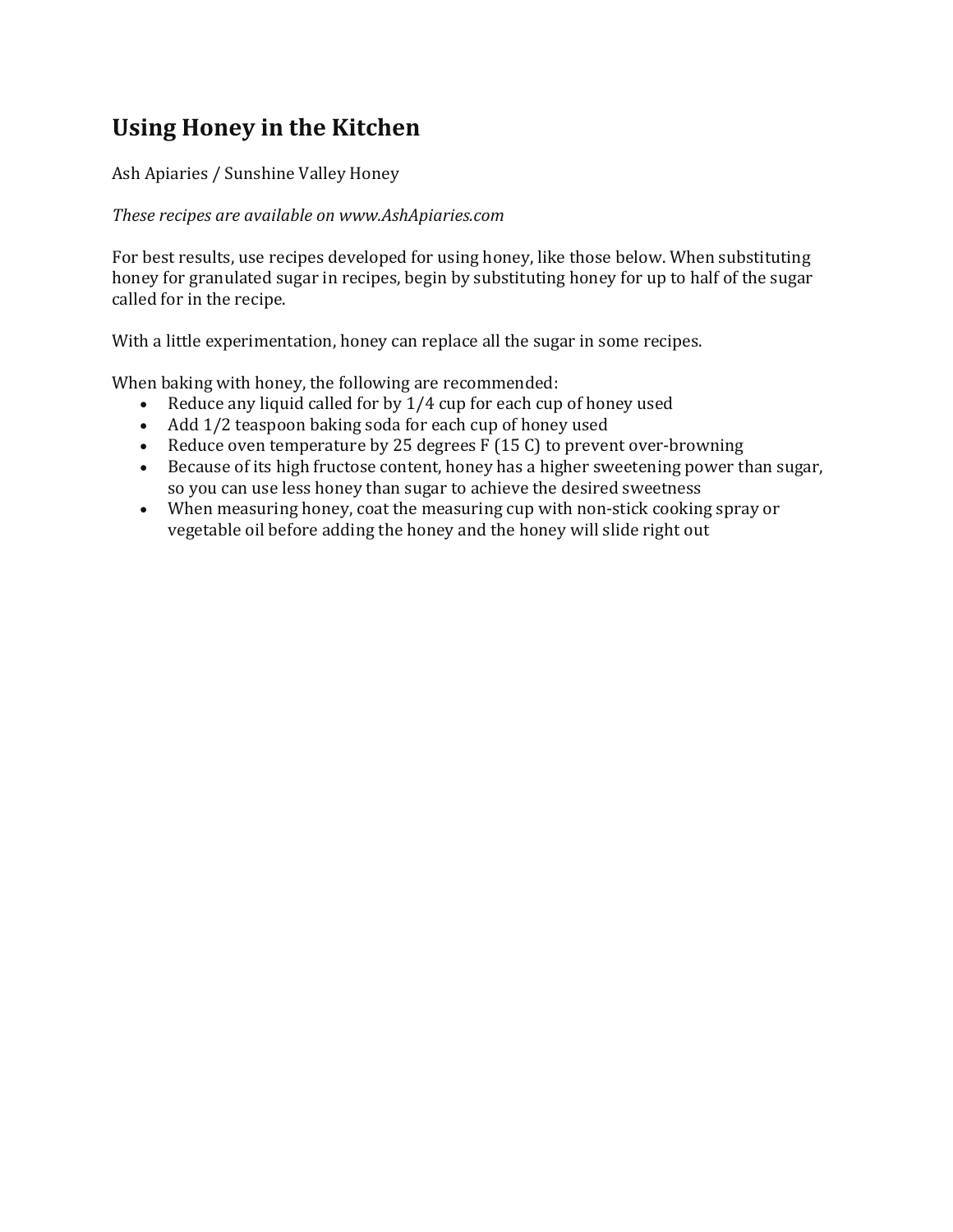#### **Honey‐Kissed Chocolate Drop Cookies**

Makes 3 dozen

1 cup honey 6 tablespoons butter or margarine, softened 2 cups all-purpose flour 1 cup unsweetened cocoa powder 1/2 teaspoon baking soda Rainbow candy sprinkles Chocolate candy kisses

In medium bowl, cream honey and butter until light and fluffy. Beat in flour, cocoa powder and baking soda.

Pour rainbow sprinkles into separate bowl. With hands, shape dough into 1-inch balls. Drop balls into rainbow sprinkles and roll gently to coat. Place balls on well-greased baking sheet and gently press one chocolate kiss into center of each cookie.

Bake at 350 degree F for 10 minutes. Do not overbake. Remove cookies from sheet and cool on wire rack.

*Nutritional information per cookie: Calories: 100; Calories from Fat: 31%; Carbohydrates: 17 g; Cholesterol: 6.22 mg; Dietary Fiber: 1.12 g; Fat Total: 3.74 g; Protein: 1.59 g; Sodium: 42.8 mg.*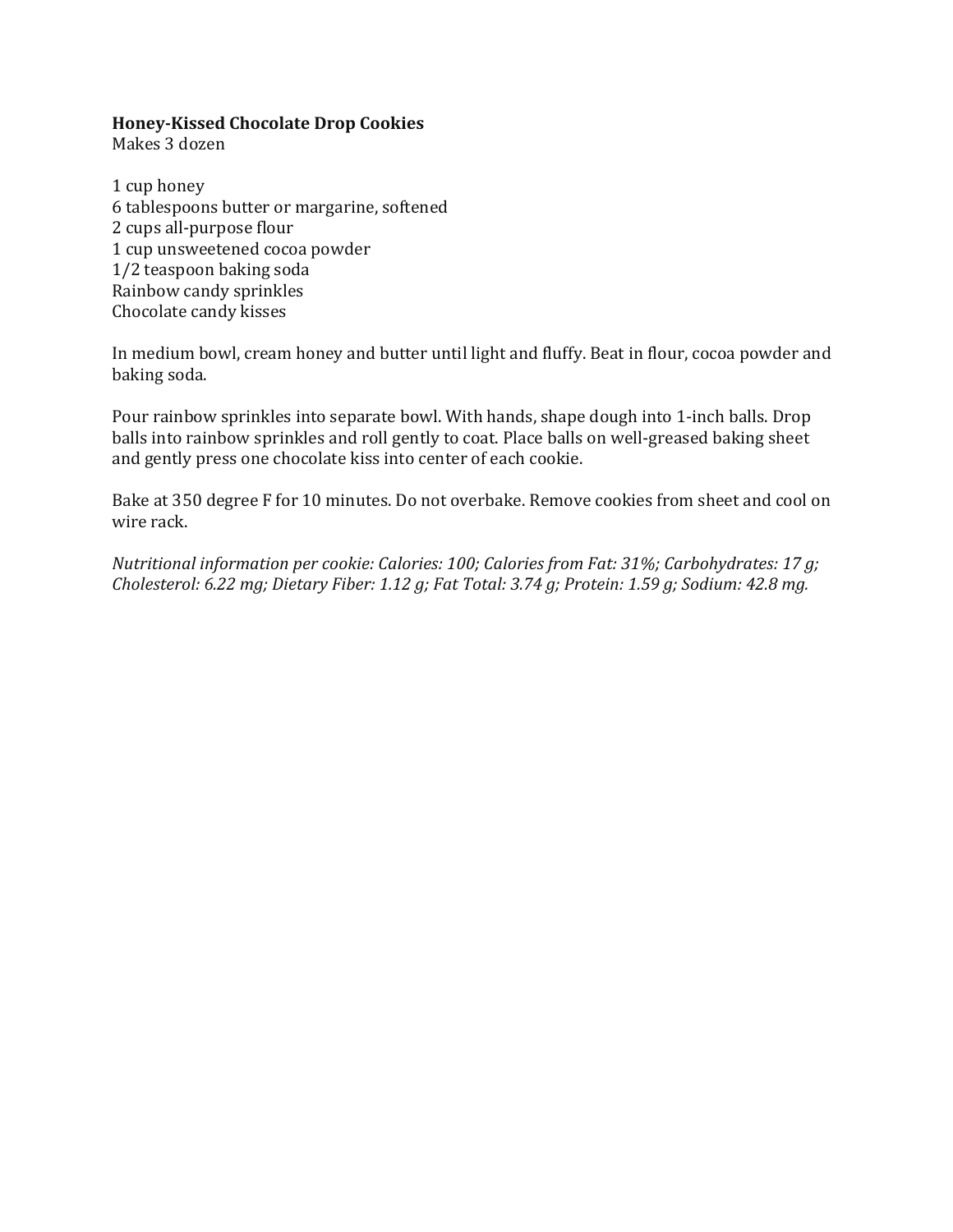## **Honey Macaroons**

Makes 2 1/2 dozen

 $1/4$  cup honey 1 egg, beaten 1 teaspoon vanilla 2 cups coconut, shredded 1 cup walnuts, coarsely chopped 1 cup dates, pitted 2 tablespoons all-purpose flour

Combine honey, egg and vanilla in medium bowl. Beat to blend. Stir in coconut and nuts. Coat dates with flour in a small bowl. Add to mixture and stir to combine. Have oven heating to 325 degrees F.

Drop batter by tablespoonfuls onto a greased baking sheet. Bake at 325 degrees F for 12 minutes or until slightly browned. Remove from sheet and cool on wire racks.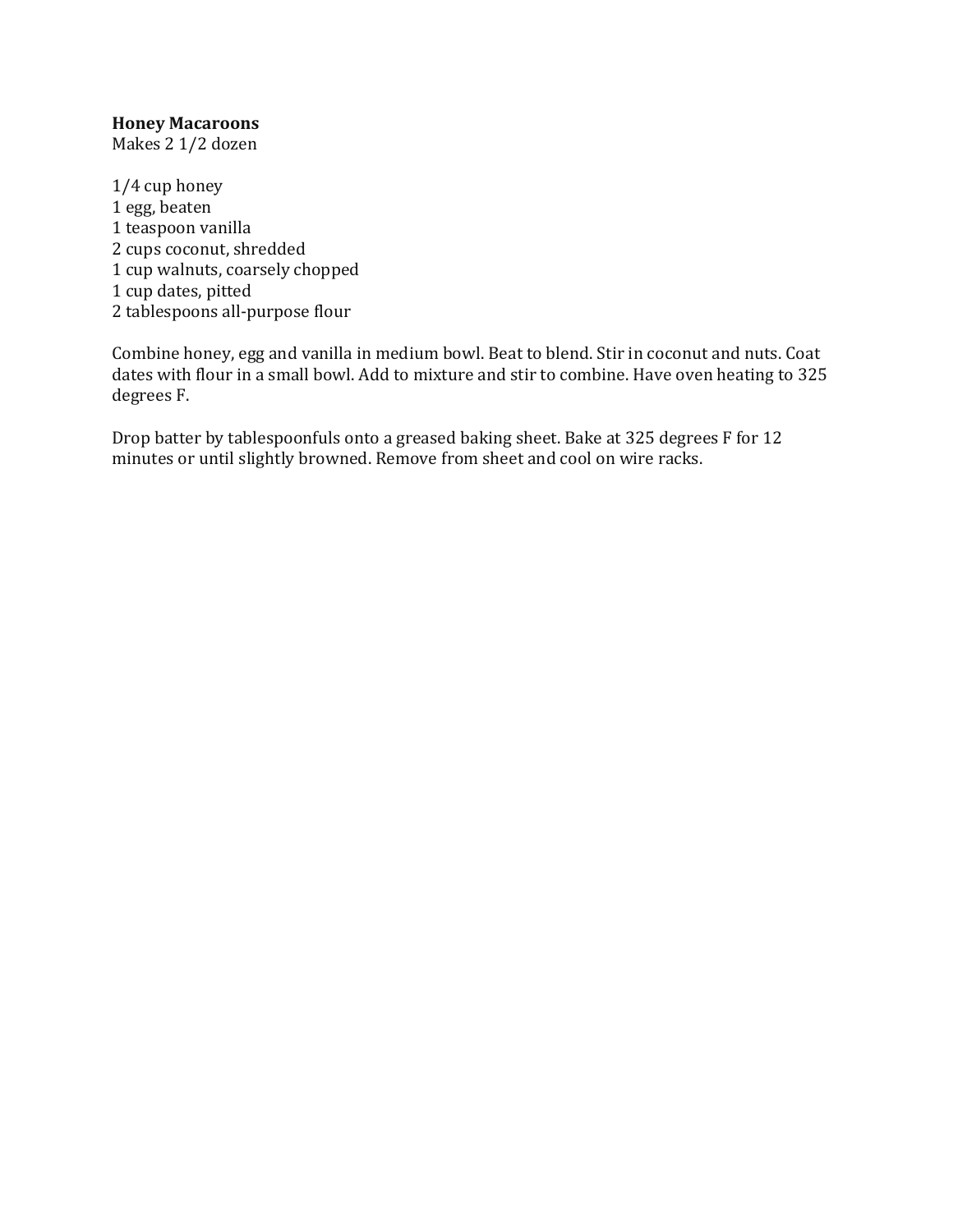#### **Honey Gingerbread Cookies**

Makes 3 dozen

 $11/2$  cups honey 3/4 cup butter or margarine, softened  $1<sub>egg</sub>$ 5 cups all-purpose flour 2 teaspoons baking powder 1 tablespoon ground ginger 1 tablespoon ground cinnamon 1 teaspoon ground cloves

In large bowl, cream honey and butter until light and fluffy. Beat in egg. Add flour, baking powder, cinnamon and cloves; mix until combined. Wrap dough in plastic wrap and refrigerate for at least 2 hours.

When dough is chilled, divide dough in half; return one half to refrigerator. Dust work surface and dough with flour. Roll out dough to  $1/4$ -inch thick. Cut into desired shapes using cookie cutters; transfer to well-greased baking sheet.

Bake at 350 degrees F for 10-12 minutes. Remove cookies from sheet and cool on wire rack. Repeat with remaining dough. Makes about 3 dozen cookies.

*Nutritional information per cookie: Calories: 143; Calories from Fat: 26%; Carbohydrates: 25.3 g; Cholesterol: 16.3 mg; Dietary Fiber: .74 g; Fat Total: 4.17 g; Protein: 2.07 g; Sodium: 62.2 mg.*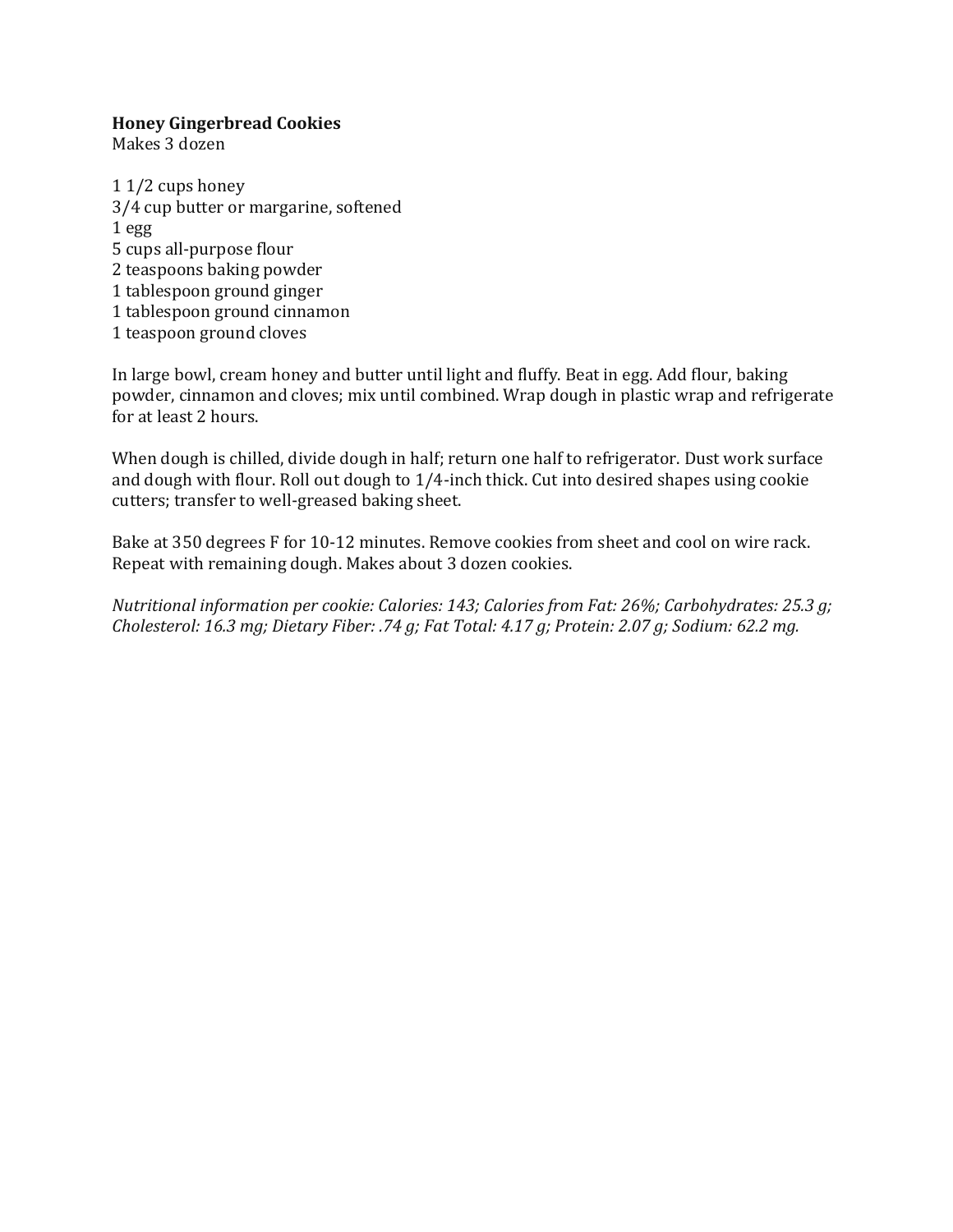#### **Peanut Butter 'n Honey Cookies**

Makes 2 dozen 

 $3/4$  cup honey 1/4 cup butter or margarine, softened  $1<sub>egg</sub>$ 3/4 cup peanut butter 1 teaspoon vanilla extract 1 1/2 cups all-purpose flour 1/2 teaspoon salt 1/2 teaspoon baking soda

In medium bowl, cream honey and butter until light and fluffy. Beat in egg, peanut butter and vanilla. Add flour, salt and baking soda; mix until combined.

Drop dough, one tablespoon at a time, onto well-greased baking sheet. Dip fork into flour and press flat on each cookie to form an "x."

Bake at 350 degrees F for 10-12 minutes. Remove cookies from sheet and cool on wire rack.

*Nutritional information per cookie: Calories: 128; Calories from Fat: 42%; Carbohydrates: 16.4 g; Cholesterol: 14 mg; Dietary Fiber: 0.81 g; Fat Total: 6.2 g; Protein: 3.05 g; Sodium: 88 mg.*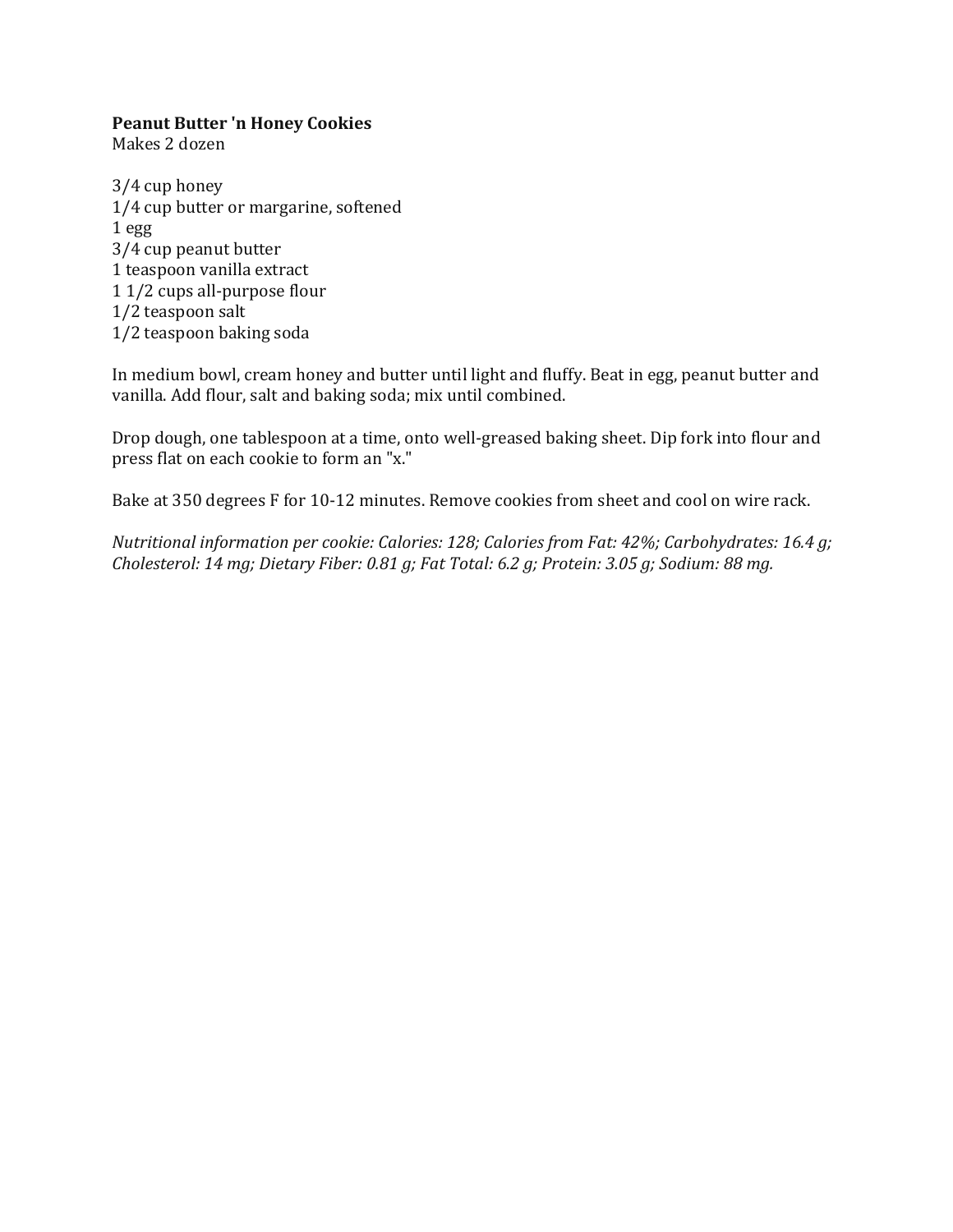## **Honey Eggnog**

Makes 4 servings

3 cups whole milk 1 egg, lightly beaten  $1/3$  cup honey 1/8 teaspoon ground cinnamon 1/8 teaspoon ground nutmeg 1/8 teaspoon salt 1 teaspoon vanilla extract 1/2 teaspoon rum flavoring Whipped topping

In large saucepan, combine milk, egg, honey, cinnamon, nutmeg and salt; mix well. Bring to a boil over medium heat, stirring constantly.

Remove from heat; stir in vanilla and rum flavoring. Chill at least 2 hours. Serve with whipped topping, as desired.

*Nutritional information per serving (1/4 of recipe): Calories: 217; Cholesterol: 78 g; Dietary Fiber: 0 g; Protein: 8 g; Sodium: 183 mg; Total Carbohydrates: 32 g; Total Fat: 7 g.*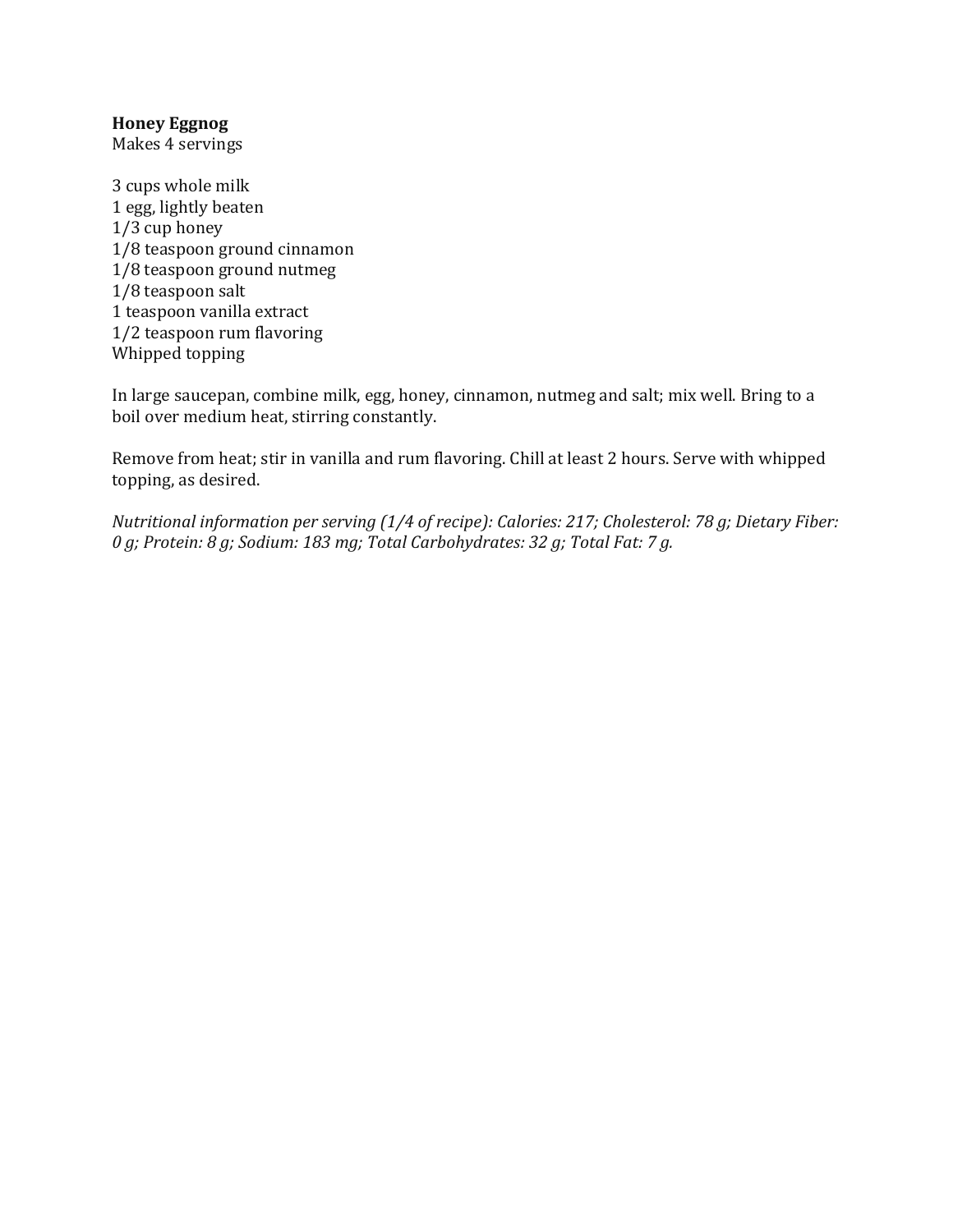## **Blueberry or Saskatoon Coffeecake**

Makes 8 servings

1 1/2 cups all-purpose flour 2 teaspoons baking powder 1/2 teaspoon baking soda 1/2 teaspoon salt  $1/2$  cup honey 2 eggs  $1/4$  cup milk 2 tablespoons fresh lemon juice 1 teaspoon freshly grated lemon peel 1 teaspoon vanilla extract 6 tablespoons butter, melted 

Topping: 

2 cups blueberries or saskatoons, fresh or frozen (partially thawed) 1 tablespoon all-purpose flour  $1/2$  cup honey 2 tablespoons fresh lemon juice

Place blueberries or saskatoons in bottom of greased 9-inch round cake pan; distribute evenly. Sprinkle with flour; drizzle with honey and lemon juice. Set aside.

In small bowl, combine flour, baking powder, baking soda and salt; set aside.

In medium bowl, combine honey, eggs, milk, lemon juice, lemon peel and vanilla; beat with fork until well mixed. Add flour mixture; mix well. Stir in melted butter; mix well. Pour batter over blueberries in pan; spread to cover evenly.

Bake at 350 degrees F for 30 to 35 minutes or until toothpick inserted in center of cake comes out clean. Cool in pan on wire rack 10 minutes. Invert cake onto large plate; cool completely.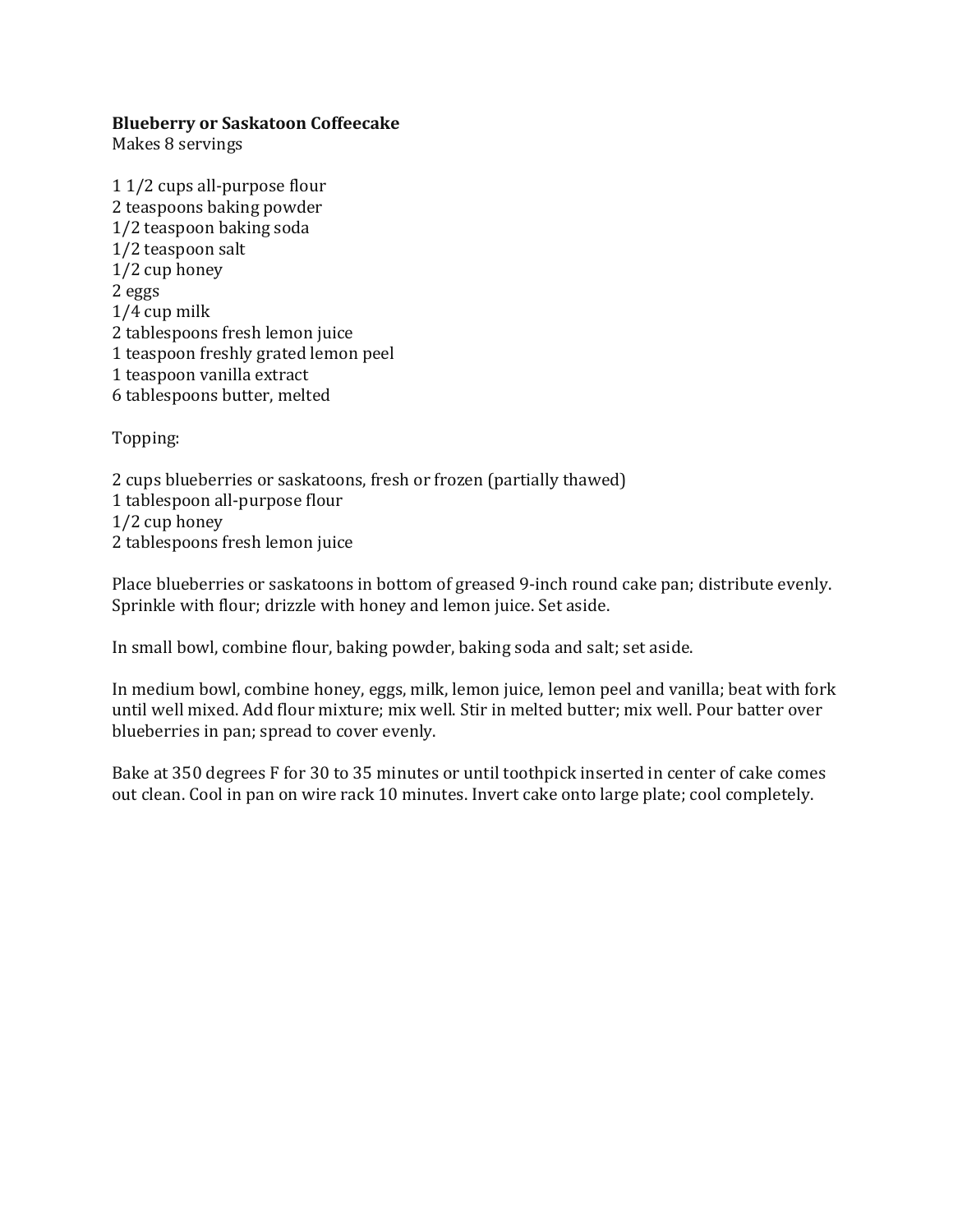## **Honey Lemon Tart**

Makes 1 tart

1 cup all-purpose flour 1/4 teaspoon salt 1/4 cup vegetable shortening 3 tablespoons cold water 1 egg yolk 1 tablespoon honey

Filling: 

1 cup honey 3 eggs 1/4 cup fresh lemon juice 3 tablespoons all-purpose flour 2 teaspoons freshly grated lemon peel 3/4 teaspoon baking powder 1/2 teaspoon salt

In medium bowl, whisk together filling ingredients until well mixed; set aside.

In medium bowl, combine flour and salt. Cut in shortening until mixture resembles coarse crumbs. 

In separate bowl, whisk together water, egg yolk and honey. Add to flour, stirring until mixture forms a ball. On floured surface, roll out dough to 11-inch circle. Lay dough in a 10-inch tart pan; press dough firmly against bottom and sides of pan. Place pan on baking sheet.

Pour filling mixture carefully into tart pan.

Bake at 350 degrees F for 25 to 30 minutes or until filling is set. Cool on wire rack.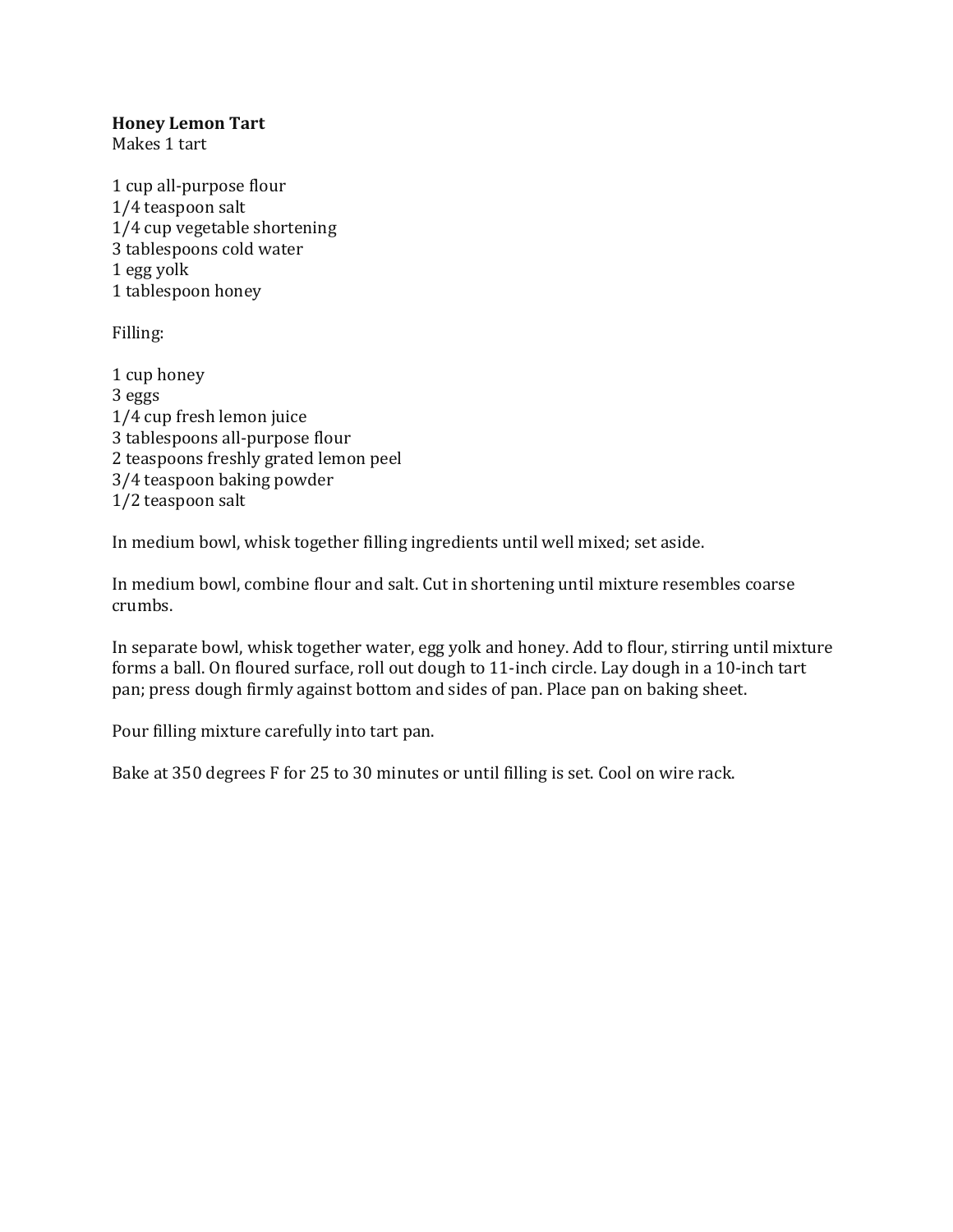#### **Honey Barbecue Shredded Pork**

Makes 8 servings

1 pork shoulder roast or picnic roast (remove any visible fat) or 3 to 4 pounds turkey legs 1 1/4 cups ketchup 1 cup each chopped celery and chopped onion  $1/4$  cup water  $1/3$  cup honey 2 tablespoons lemon juice 3 tablespoons each white vinegar and Worcestershire sauce 2 tablespoons dry mustard 1 teaspoon salt 1/2 teaspoon pepper Crusty rolls or flour tortillas

In a 9x13-inch pan, combine all ingredients. Cover with foil and roast at  $300^{\circ}$  F for 3 to 3-1/2 hours. Shred meat using two forks, removing all bones and skin. Stir with sauce. Serve in crusty rolls or warmed flour tortillas.